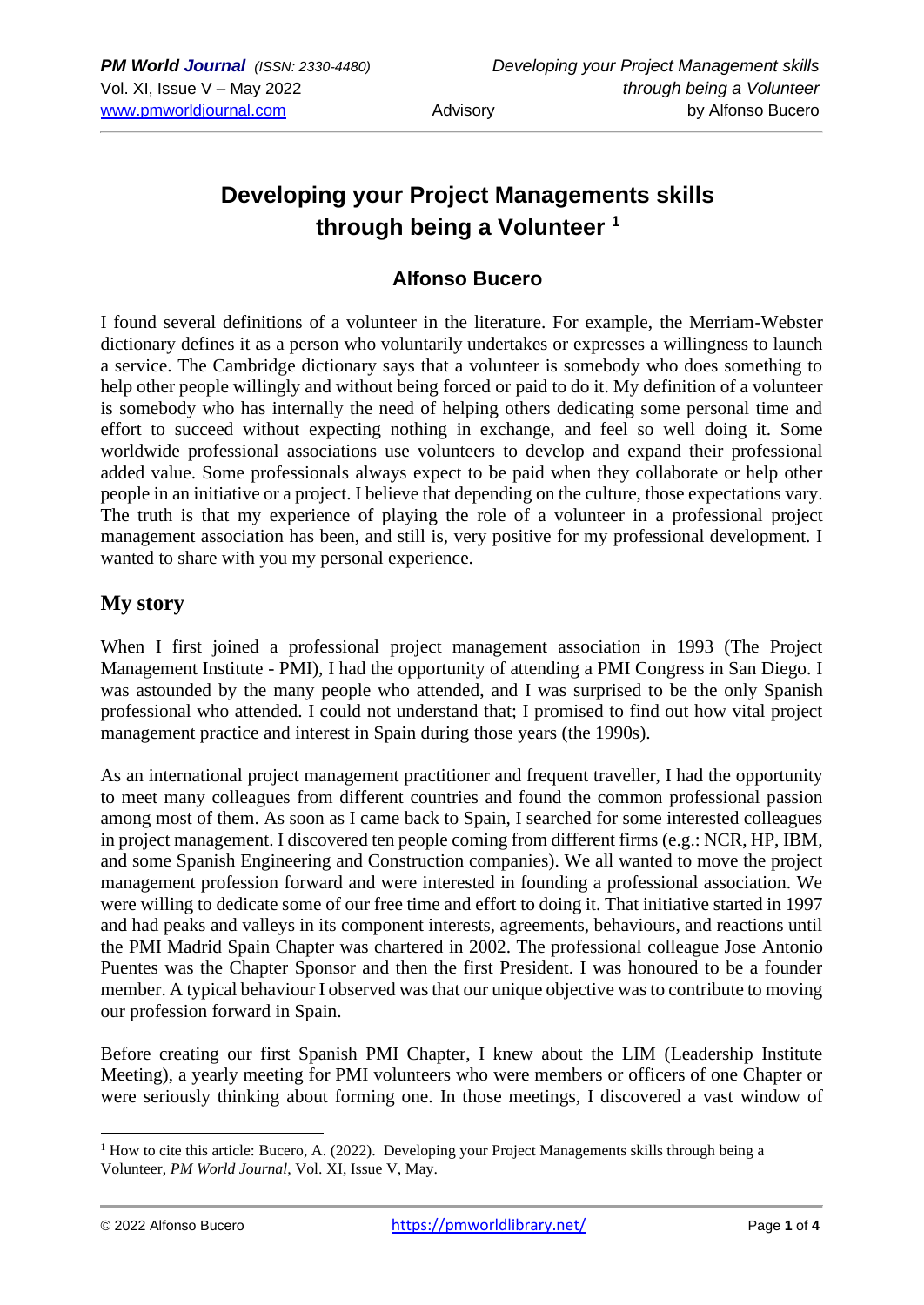opportunities to contribute, collaborate, share and learn. So, if you want to learn skills to advance your career, volunteering may be a good option. When you volunteer, you have an excellent opportunity to make a difference in the lives of others.

Along 29 years of being a PMI member, I served as a PMI volunteer in different roles, Chapter Sponsor, President of two Chapters (Madrid and Barcelona), member of the Leadership Advisory group, Regional Mentor, PMIEF EMEA representative, and now a member of the PMI Madrid Spain Chapter Council. I periodically contribute, as a volunteer, by presenting webinars and delivering PM presentations worldwide. I spent much time reflecting upon my behaviour as a volunteer, and I identified my purpose to help organizations and individuals improve their attitudes for more successful projects.

I do not feel like a champion or a winner. Helping people and facilitating people to succeed is part of my spirit. Project management is my passion, and it is what I try to transmit to other people. But to convince you that you should be a volunteer, let me share some of the benefits I found.

# **The benefits**

As soon as you play a volunteer role as a project manager, I am sure that you will find some of the following benefits. But you will be able to develop some skills that would be more difficult to be extended if you were not playing that role.

#### *1. It gives you a sense of purpose*

You may be able to find your purpose through volunteering and becoming part of something greater than yourself. I firmly believe that helping others can give your life new meaning and keep you mentally stimulated. As a project manager, you must identify your professional purpose.

#### *2. Provides a sense of community*

Volunteering will help you feel connected to those you are helping in the community. This experience may make you want to get involved with other aspects of your community, such as local politics or advocating for programs you believe are essential. For instance, I contributed to and supported the "women in project management" initiative in Spain.

#### *3. Meeting new professionals*

Volunteering is a great way to meet new professional colleagues and strengthen existing connections with friends, co-workers, or even competitors. As a volunteer, you'll typically interact with people from diverse backgrounds, which allows you to learn other approaches and experiences. I always defend that anyone could be your teacher; we can learn from any colleague if we have our ears open. Sharing a common interest will help you build closer relationships with those around you.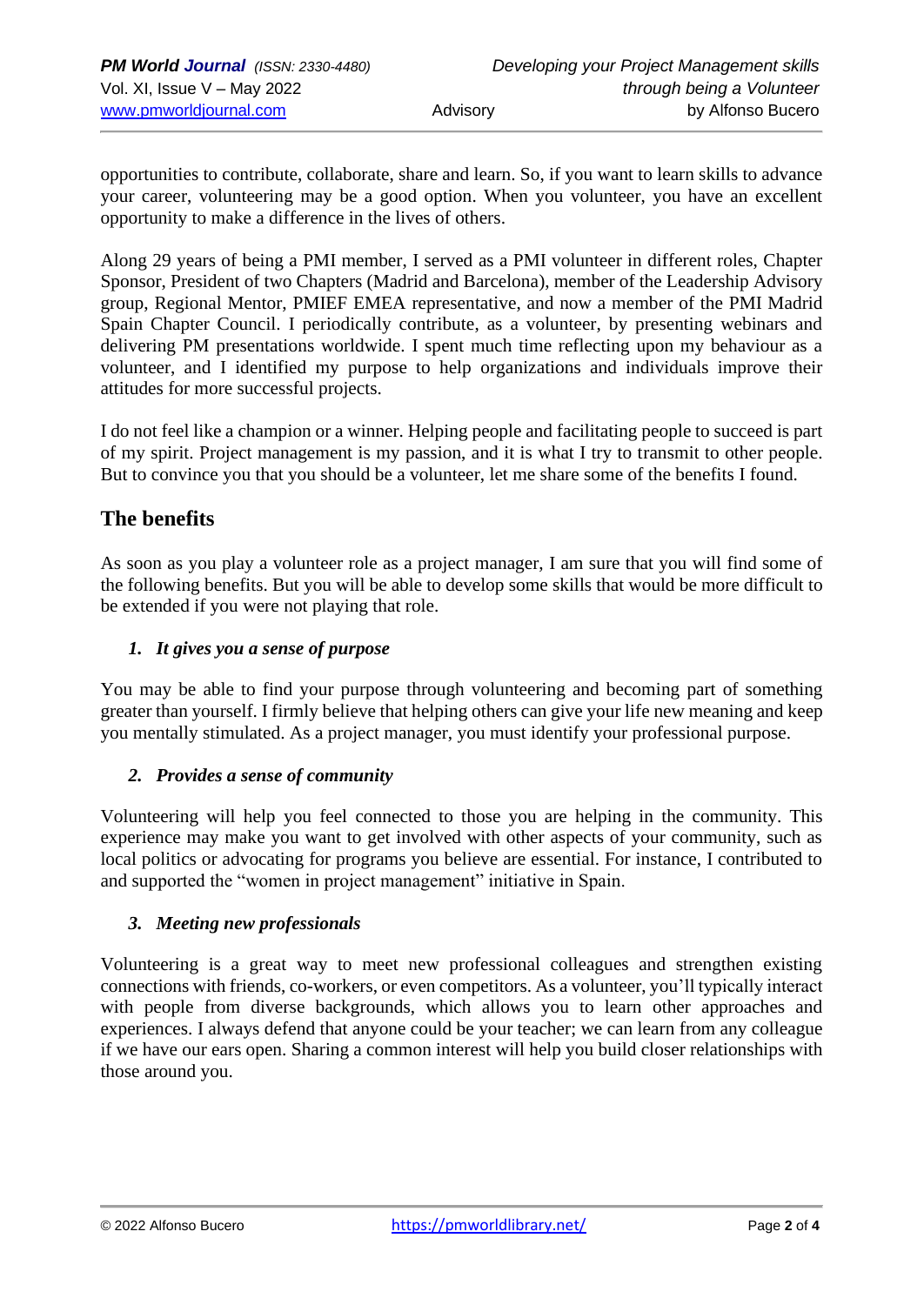#### *4. Increases your social skills*

Volunteering gives you a chance to talk to new people and sharpen your social skills. By spending a lot of time working with others and using social skills, like active listening and relationship management, you will have the opportunity to develop your future personal and business relationships. It is an excellent opportunity to develop your influence skills quickly and naturally. Remember that you must deal with people and obtain good results as a project manager, so you need to build your influence. You can do it.

#### *5. Improves self-esteem*

Volunteering may boost your self-esteem and self-confidence. Doing something you feel is worthwhile and valuable for your community gives you a sense of accomplishment that may help you feel more fulfilled about your life and any future goals*.* I always try to take the initiative and offer my time and effort to contribute, and I need to feel that I can add value to my peers and colleagues through my small grains of contribution to any project I work on.

#### *6. Teaches you valuable skills*

The training and hands-on experience you gain while volunteering can help you learn new skills and build upon ones you already have. For instance, during my experience as a PMI volunteer, I gained valuable communication, public speaking, marketing, and other hard and soft skills that have been a great asset to my professional career.

#### *7. Provides job prospects*

Along with acquiring valuable skills and experience, you may also meet people while volunteering who can become your mentors or at least a part of your professional social network. If you choose to pursue a career in the area you're volunteering in, the connections you make also may help increase your job prospects. Through my LIM contacts, I met hundreds of professionals worldwide and found some business opportunities.

#### *8. It brings fun to your life*

Many people use volunteering to pursue their hobbies while making a difference. Volunteering for organizations like PMI may also give you a renewed sense of creativity and motivation that carries over to your personal and professional life. Projects can be fun, and learning to achieve them is critical for professional and social success.

#### *9. Can help you be happier*

It often feels good to contribute to projects and organizations that mean something to you. These good feelings can help lessen stress, anger, and anxiety in your life. Volunteering will provide you with the tools to be a happy and well-rounded individual. Building bonds and connections with people you volunteer with also may counteract any social isolation.